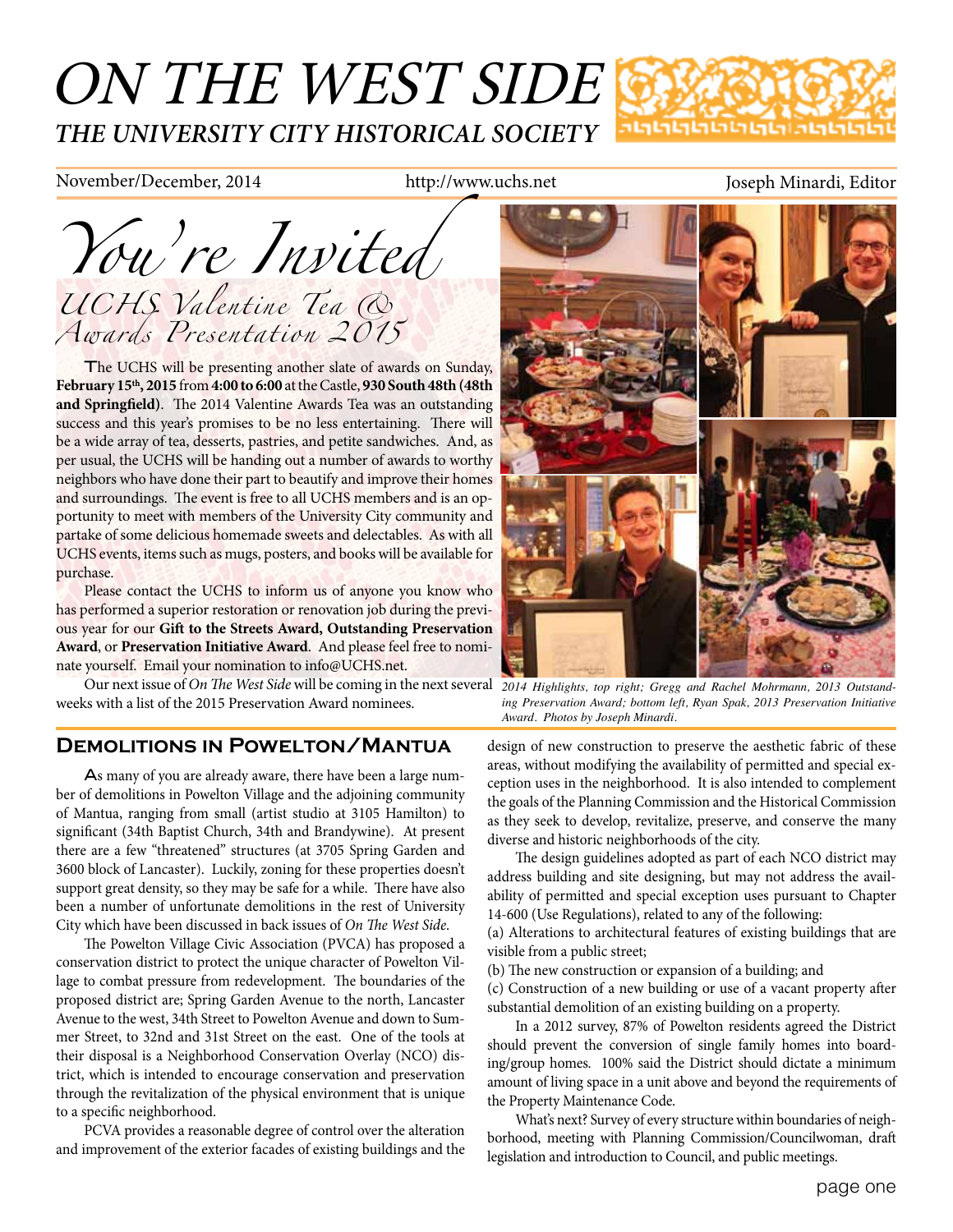# Ask the Experts

### **Identifying Old Wallpapers**



*Example of original nineteenth century wallpaper used in a large single dwelling in West Philadelphia, in this case the Joseph D. Potts mansion, 3905 Spruce Street. This c. 1850 wallpaper was uncovered during recent renovations. Photo by Joseph Minardi.*

Q: How can I determine the age of an old piece of wallpaper?

A: Should a remnant of old wallpaper be discovered, there are a few simple tests to determine its age. First, with a large enough sample, it can be determined whether it was printed or on a continuous roll or glued together from smaller (handmade) sheets. Continuous-roll paper is undoubtedly from the second half of the nineteenth century or later. If the sample is small, break off a piece. If it breaks to a straight edge, the paper was probably made by machine; if it breaks to a crooked edge, it was probably made by hand. Next, examine the color and texture of the fragment. Wood-pulp paper from the nineteenth century will be brown and brittle. If the fragment appears creamy or gray and in fairly good condition, it may be earlier rag paper. Look closely at the pigments. Test a small area with a drop of water; if the pigments do not run, the paper has either been varnished (in which case you will see a shine) or was printed toward the end of the nineteenth century, when insoluble pigments came into common use. Finally, examine the pattern under 10X magnification. If the surface is pitted, the paper was block-printed using thick pigments common early in the nineteenth century. If each color seems more intense at the edges of the pattern, it was probably printed by roller, which causes the pigments carried by the brass edges to appear heavier than those trapped by the felts.

#### University City**: Then & Now:** Christ Community Church, 4017 Chestnut Street



*West Philadelphia Illustrated Photo by Joseph Minardi*

The Christ Community Church, formerly the Borean or Tabernacle Baptist Church, is an outstanding example of the Gothic Revival style and features an impressive sanctuary, elaborate plaster ceiling ornaments, and carved oak furnishings. The church was dedicated on May 7, 1897. It once sported two turrets on top of its bell towers. They have long since been removed.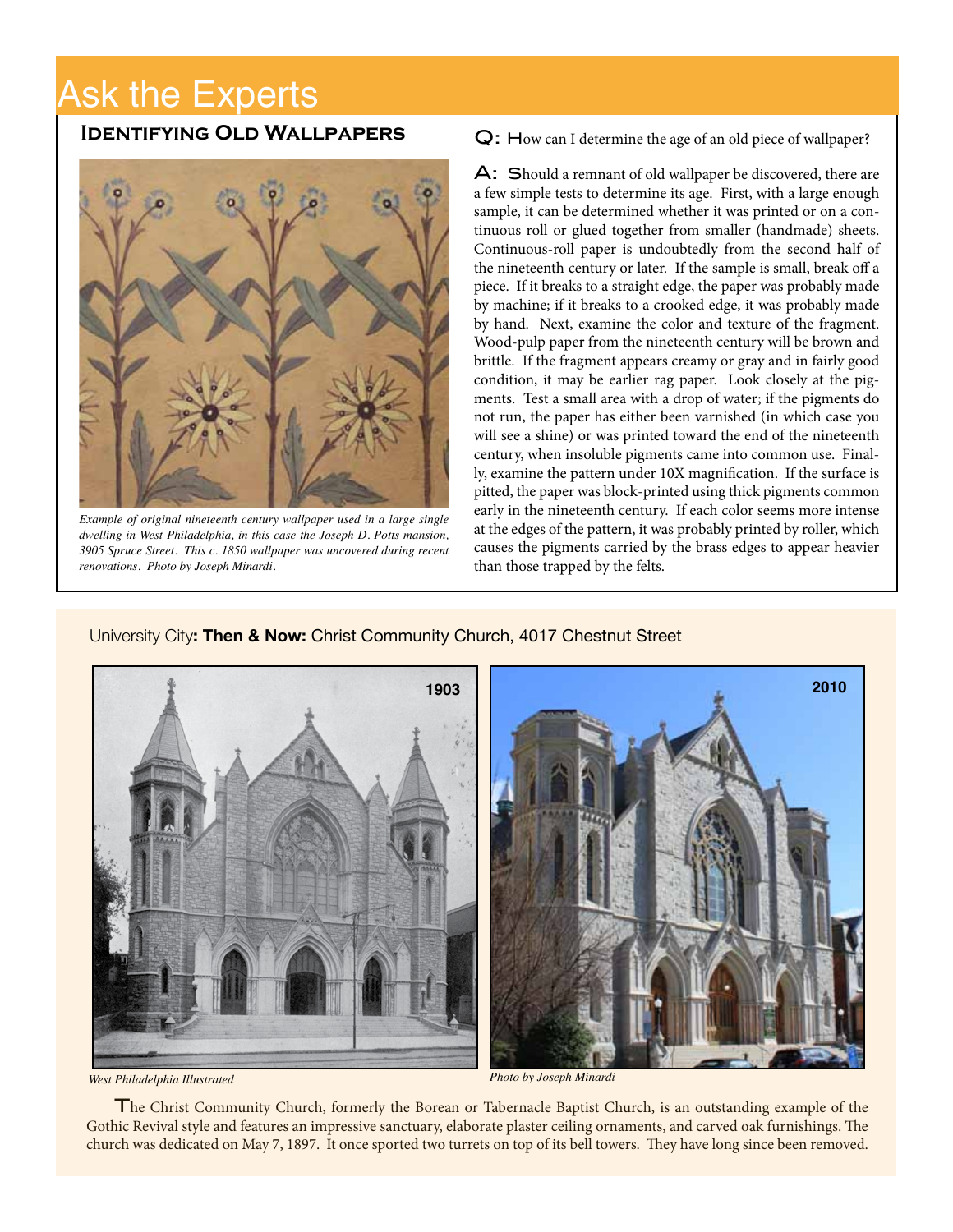### **Glossary of Terms for Homeowners**

#### **Architectural Papers**

Wallpapers printed to imitate architectural elements such as columns, arches and balustrades.

#### **Architrave**

The molded trim above a door or window opening.

#### **Ashlar**

A masonry wall built of square, or rectangular-cut stones; wallpaper or decorative painting having the appearance of cut stonework.

#### **Axminster**

A cut-pile carpet that was first woven by hand in the eighteenth century to imitate Oriental carpets. Machines capable of weaving Axminster carpeting were developed in America between 1867 and 1877.

#### **Bead**

A simple decorative molding with a semicircular profile used in architectural elements such as cornices or the frames of doors and windows (also called "beading").

#### **Brussels**

A durable looped pile carpet developed in Brussels c. 1710 and woven by machine in America by the mid-nineteenth century. The various-colored yarns are woven into the body of the carpet when not part of the face pile (also called "body Brussels").

#### **Calcimine**

A term used principally in America to describe a paint made of tempera colors, water, and sizing (sometimes spelled "kalsomine" in the nineteenth century). The addition of sizing made calcimine more durable than whitewash.

#### **Cartridge Paper**

A thick, stiff wallpaper generally produced in a single color although occasionally in patterns.

#### **Ceiling Medallion**

A rosette or disk, which might be made of various materials (plaster, wood, papier mâché, or metal), used to decorate the center of a ceiling, generally above a hanging light fixture (also called a "center").

#### **Chair Rail**

A plain or molded strip of wood fixed to a wall to protect it from being rubbed by the backs of chairs

#### **Cornice**

Molding placed at junction of the wall and ceiling.

#### **Cove**

A simple concave molding placed at the junction of the wall and ceiling.

*Continued in next issue.*

### **"Epitaphs" "Epitaphs" Compiled by John Torre Compiled by John Torre**

John Torre began taking note of the more interesting epitaphs at the Woodlands Cemetery during his second stint as caretaker from October of 1983 to May of 1985. It was during this time that he got the idea to compile them into a booklet titled *Epitaphs of Woodlands Cemetery*. One copy was given to Ruth Molloy, a former UCHS Board member. It is from this copy that some of the epitaphs are being reproduced here.<br>WOODLANDS CEMETERY

"*That they may rest from their labours And their words do follow them.*"

"*Too pure, too frail, too gentle for Earth.*"

"*Love is as strong as death.*"

"*Say not 'Goodnight' but in some brighter clime bid me, 'Good Morning'.*"

"*They have awakened from the dream of life.*"

"*And they that are wise shall shine As the brightness of the firmament And those that turn many to righteousness As the stars for ever and ever.*"

"*For venerable old age is not of long time Nor counted by the number of years But a spotless life is old age And the understanding of man is grey hairs.*"

"*Heaven hath gained a saint - Earth hath lost one*."

"*His charities secured for him a place above.*"

"*He fought the good fight.*"

"*He has outsoard the shadow of our night.*"

"*Who plucked that flower? cried the gardener And his fellow servant answered: The Master. And the gardener held his peace.*"

"*Born in mortality - raised in immortality.*"



Have you liked the UCHS Facebook page yet? Whatcha waiting for? Go to www.face-

book.com/ucityhistoricalsociety to get all of our updates and info about future events. It's fun and free! Also be sure to check out our evolving homepage at UCHS.net. Now you have two new ways to connect to your favorite historical society and all the goings on in your neighborhood.